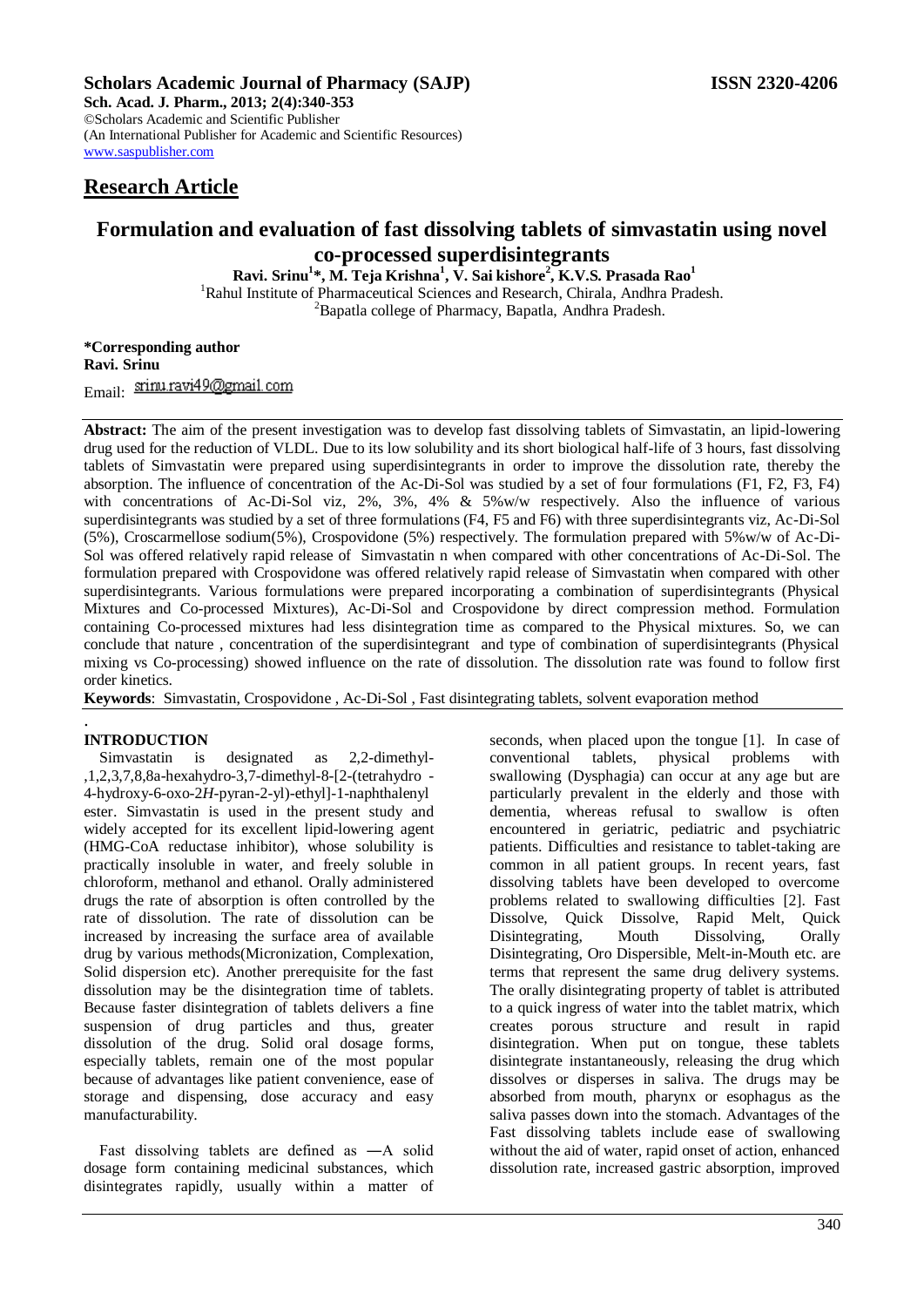oral bioavailability, minimized first pass metabolism and improved patient compliance [3,4].

#### **MATERIALS AND METHODS**

Simvastatin was obtained from Natco Pharma, Hyderabad, India. Sodium starch glycolate, crosspovidone, croscarmellose sodium, mannitol, micro crystalline cellulose, talc and magnesium stearate were purchased from SD fine Chemicals Ltd, Mumbai. All other materials used were of analytical grade.

## **Preparation of co-processed superdisintegrants**

The co-processed superdisintegrants were prepared by solvent evaporation method [5-6]. A blend of Crospovidone and Ac-Di-Sol (in the ratio of 1:1, 1:2 & 1:3) was added to 10 ml of ethanol. The contents of the beaker (250 ml capacity) were mixed thoroughly and stirring was continued till most of ethanol evaporated. The wet coherent mass was granulated through # 60 mesh sieve. The wet granules were dried in a hot air oven at 60º C for 20 minutes. The dried granules were sifted through # 60 mesh sieve and stored in airtight container till further use.

#### **Preparation of Simvastatin tablets**

Tablets containing 80 mg of Simvastatin were prepared by direct compression method. Drug was passed through sieve no 100. Simvastatin along with other excipients were mixed in a mortar. The resulting blend was lubricated with magnesium stearate and compressed into tablets using the Cadmach single punch (round shaped, 7mm thick) machine.

#### **Micromeritic Properties of the Blend [7] Bulk density**

Blend was weighed and transferred to a measuring cylinder. Then bulk volume was noted. Bulk density was calculated by using the following formula

$$
Bulk density = \frac{Mass of the powder}{Bulk volume}
$$

#### **Tapped density**

Blend was weighed, transferred to a measuring cylinder and subjected to 100 tapings. Then volume was noted as tapped volume. Tapped density was measured by using the following formula

$$
Tapped density = \frac{Massof the powder}{Tapped volume}
$$

#### **Carr's index**

Carr's index was calculated by using the following formula

Carr's index = 
$$
\frac{Tapped density - Bulk density}{Tapped density} \times 100
$$

## **Hausner's ratio**

$$
Hausner's ratio = \frac{Tapped density}{Bulk density}
$$

#### **Angle of repose**

Required quantity of blend was taken and poured into a hollow cylinder which was placed on a graph sheet. Then the cylinder was slowly lifted. Then height and diameter of the heap formed were noted down. The angle of repose (θ) was calculated by the formula

Angle of repose, 
$$
\theta = \text{Tan}^{-1} \frac{h}{r}
$$

### **Evaluation of Simvastatin Tablets**

#### **Average weight [8]**

Five tablets were selected and were weighed collectively and individually. From the collective weight, average weight was calculated.

## **Drug content [9]**

Twenty tablets were powdered, and 80 mg equivalent weight of simvastatin in tablet powder was accurately weighed and transferred into a 100 ml volumetric flask. Initially, 5 ml methanol was added and shaken for 10 min. Then, the volume was made up to 100 ml with 6.8 phosphate buffer. The solution in the volumetric flask was filtered, diluted suitably and analyzed spectrophotometrically at 233 nm.

#### **Disintegration Time [8]**

 The disintegration time was determined in distilled water at 37±0.50 C using disintegration test apparatus USP ED-2L (Electro lab, Mumbai).

### **Friability [9]**

Roche friabilator was used to determine the friability. Pre weighed tablets were placed in friabilator and rotated at a speed of 25 rpm for 4 minutes or up to 100 revolutions. The tablets are dropped from a distance of 6 inches in each revolution. The tablets were then reweighed after removal of fines and the percentage of weight loss was calculated.

#### %FRIABILITY= *INITIALWEIGHT FINALWEIGHT* ×100 *INITIALWEIGHT*

## **Hardness [10]**

Hardness of the tablet was determined using the Monsanto hardness tester. The lower plunger was placed in contact with the tablet and a zero reading was taken. The plunger was then forced against a spring by tuning threaded bolts until the tablet fractured. Then the final reading was recorded. The hardness was computed by deducting the initial pressure from the final pressure.

#### **Wetting time and Water absorption ratio [11]**

A piece of paper folded twice was kept in a Petri dish containing 6 ml of purified water. A tablet having a small amount of Rosaline dye powder on the upper surface was placed on the tissue paper. The time required to develop a red colour on the upper surface of the tablet was recorded as the wetting time. The same procedure without Rosaline dye powder was followed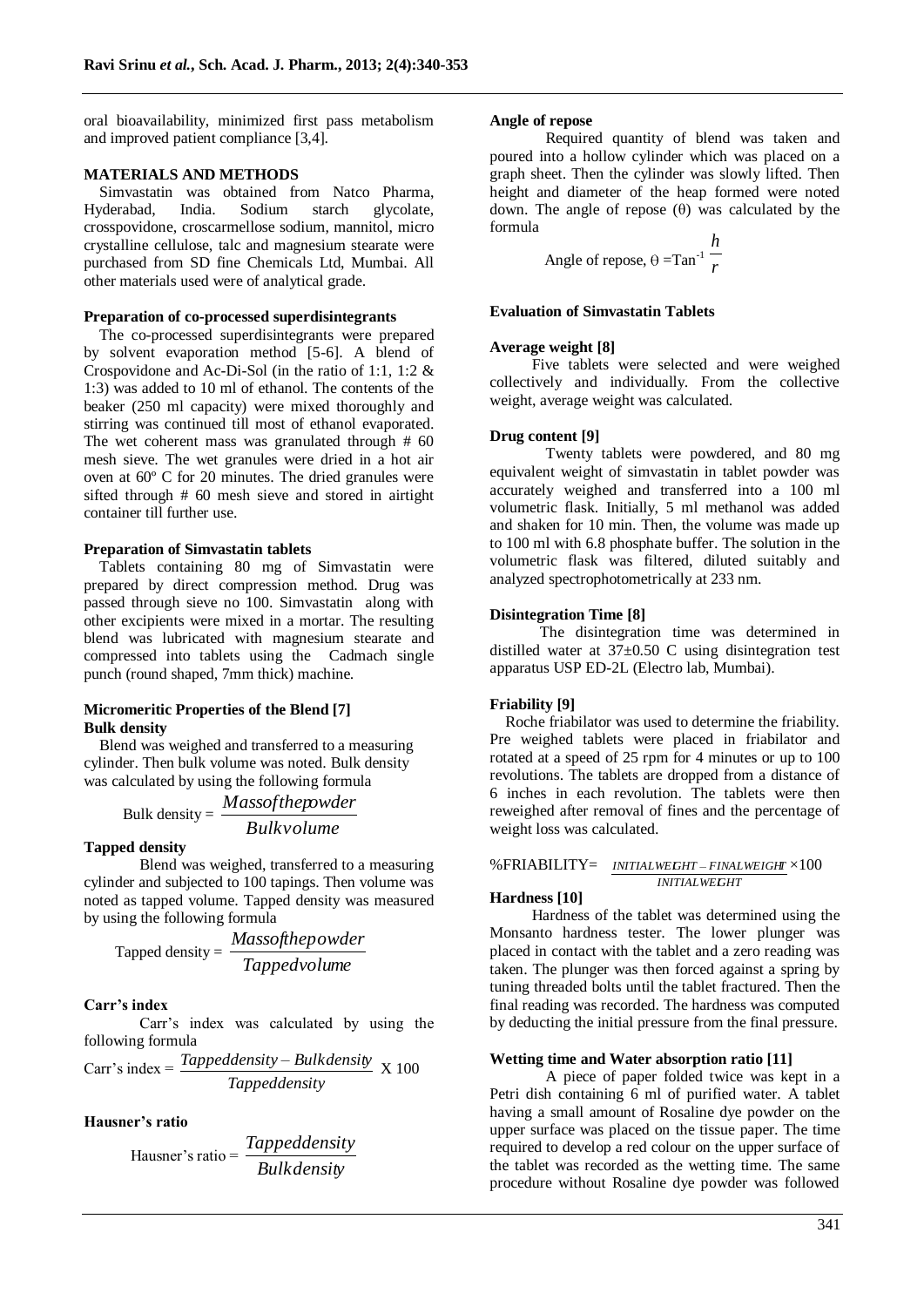for determining the water absorption ratio R was determined according to the following equation.

$$
R = [(Wa - Wb)/Wb ] \times 100
$$

Where, Wb and Wa were the weights of the tablet before and after water absorption.

## **In vitro dispersion time [12]**

Tablet was added to 10 ml of phosphate buffer solution pH 6.8 (pH of saliva) at  $37+/$ - 0.5°C. Time required for complete dispersion of tablet was measured.

## **Fineness of dispersion [13]**

This test is performed by placing two tablets in 100 ml of water and stirring it gently, till the tablets get completely disintegrated. The formulation is considered to form a smooth dispersion if the complete dispersion passes through a sieve screen with a nominal mesh aperture of 710 μm without leaving a residue on the mesh.

## **Dissolution studies[14]**

Dissolution studies for simvastatin fast dissolving tablets were performed in pH 6.8 phosphate buffer using USP TDT-08L dissolution test apparatus (Electrolab, Mumbai, India) with a paddle stirrer. The paddles are allowed to rotate at speed of 50 rpm. The dissolution medium was maintained at a temperature of 37+0.5 OC and samples are withdrawn at an interval of every 5 min the volume of the withdrawn samples are replaced by fresh dissolution medium in order to kept the volume of the dissolution medium as constant. The withdrawn samples are filtered and absorbance was measured at absorption maxima of 238 nm using UVvisible spectrophotometer.

## **RESULTS AND DISCUSSIONS**

 The influence of concentration of the Ac-Di-Sol on the performance of Simvastatin, a set of four formulations  $(F_1, F_2, F_3, F_4)$  were prepared using four different concentrations of Ac-Di-Sol (2%, 3%, 4% & 5%w/w) respectively. The formulated tablets were subjected to various quality control tests and the results were shown in Table 6. All the tablets complied with the Pharmacopoeial standards, but  $F_1$  and  $F_2$  failed to meet the fineness of dispersion requirements. The dissolution data was presented in Figure 2. The dissolution kinetics was presented in Table 8. The dissolution rate followed first-order kinetics (Figure 3) as the graphs drawn between log % drug unreleased vs time were found to be linear. The dissolution rate of Simvastatin was found to be effected by the concentration of the superdisintegrant (Ac-Di-Sol) used in the preparation of tablets. Based on the dissolution rate, the order of drug release from the four formulations was  $F_4$ >  $F_3$ >  $F_2$ >  $F_1$ . The formulation prepared with 5%w/w of Ac-Di-Sol was offered relatively rapid release of Simvastatin when compared

with other concentrations employed in this investigation.A statistically significant difference between dissolution efficiencies ( $DE_{25}$ ) of Simvastatin tablets formulated with different concentrations of Ac-Di-Sol was calculated using a one-way analysis of variance (ANOVA). The resulting statistical parameters are presented in Table 9. The P value was found to be less than 0.05, which indicates that there was a significant difference between  $F_1$ ,  $F_2$ ,  $F_3$ ,  $F_4$  with respect to Dissolution Efficiencies (DE $_{25}$ ).

The influence of concentration of the Crospovidone on the performance of Simvastatin, a set of four formulations  $(F_5, F_6, F_7, F_8)$  were prepared using four different concentrations of Crospovidone (2%, 3%, 4% & 5%w/w) respectively. The formulated tablets were subjected to various quality control tests and the results were shown in Table 6. All the tablets complied with the pharmacopoeial standards, but  $F_9$  failed to meet the fineness of dispersion requirements. The dissolution data was presented in Figure 5. The dissolution kinetics was presented in Table 11. The dissolution rate followed first-order kinetics (Figure 6) as the graphs drawn between log % drug unreleased vs time were found to be linear. The dissolution rate of Simvastatin was found to be effected by the concentration of the superdisintegrant (Crospovidone) used in the preparation of tablets. Based on the dissolution rate, the order of drug release from the four formulations was  $F_{12} > F_{11} > F_{10} > F_9$ . The formulation prepared with 5%w/w of Crospovidone was offered relatively rapid release of Simvastatin when compared with other concentrations employed in this investigation. A statistically significant difference between dissolution efficiencies ( $DE_{15}$ ) of Simvastatin tablets formulated with different concentrations of Crospovidone was calculated using a one-way analysis of variance (ANOVA). The resulting statistical parameters are presented in Table 12 . The P value was found to be less than 0.05, which indicates that there was a significant difference between  $F_5$ ,  $F_6$ ,  $F_7$ ,  $F_8$  with respect to dissolution efficiencies ( $DE_{15}$ ).

The influence of physical mixture of superdisintegrants on performance of Simvastatin, a set of three formulations  $(F_9, F_{10}, F_{16})$  were prepared using physical mixture of superdisintegrants (Crospovidone:Ac-Di-Sol ) in three different ratios 1:1, 1:2, 1:3 respectively. The formulated tablets were subjected to various quality control tests and the results were shown in Table 13. All the tablets complied with the Pharmacopoeial standards, but  $F_{14}$  and  $F_{15}$  failed to meet the fineness of dispersion requirements. The dissolution data was presented in Figure 8. The *In-vitro* dissolution kinetics was presented in Table 14. The dissolution rate followed first-order kinetics (Figure 9) as the graphs drawn between log % drug unreleased vs time were found to be linear. The dissolution rate of Simvastatin was found to be effected by physical mixture ratio's of superdisintegrants (Crospovidone and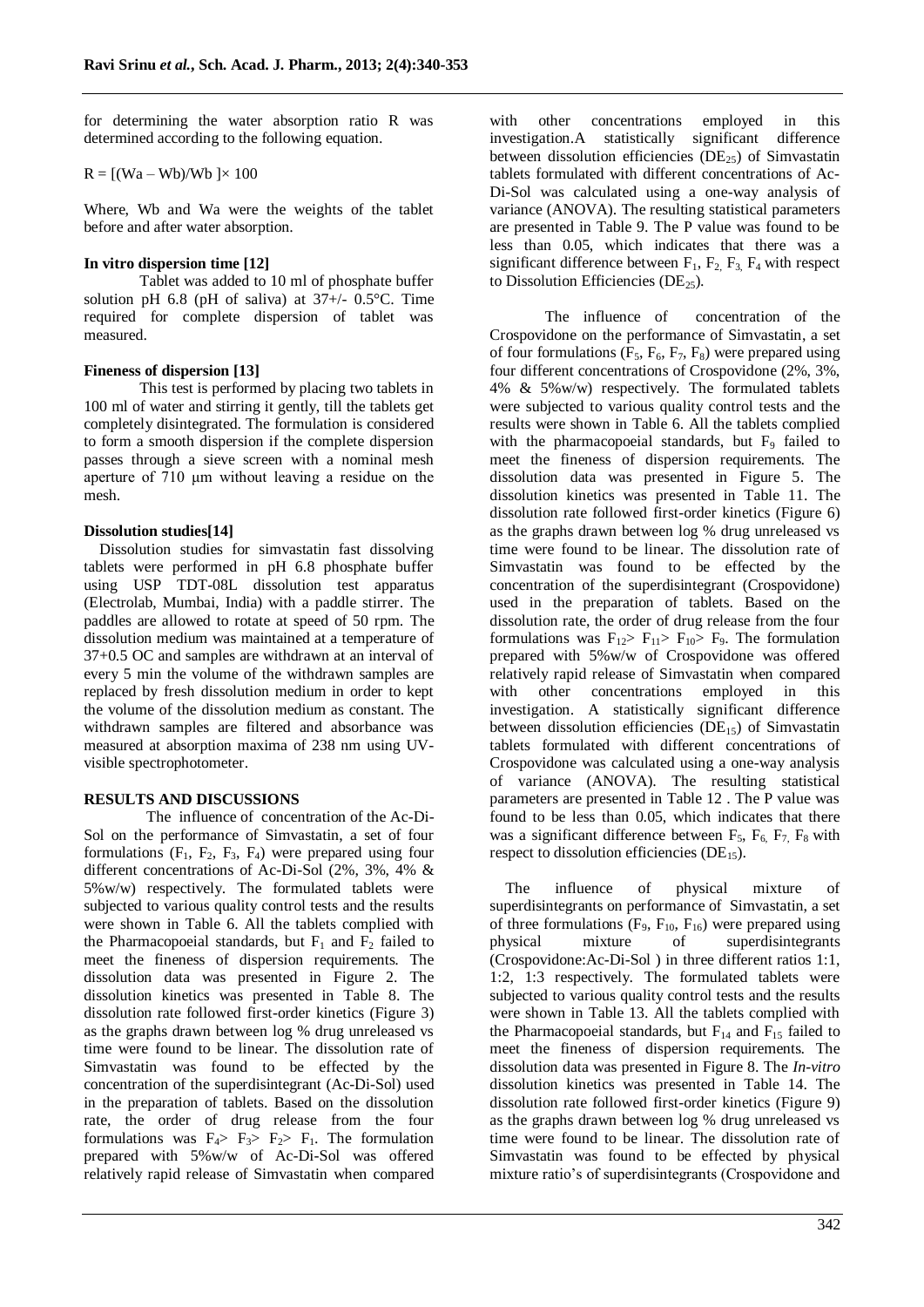Ac-Di-Sol ) used in the preparation of tablets. Based on the dissolution rate, the order of drug release from the three formulations was  $F_9 > F_{10} > F_{11}$ . The formulation prepared with physical mixture of superdisintegrants (Crospovidone : Ac-Di-Sol ) in 1:1 ratio  $(F_{13})$  was offered relatively rapid release of Simvastatin when compared with other ratios employed in this investigation. The rate of drug release was found to be increased as the concentration of the Crospovidone increases in physical mixture of Crospovidone and statistically significant difference between dissolution efficiencies ( $DE_{25}$ ) of Simvastatin tablets formulated with physical mixer of superdisintegrants (Crospovidone and Ac-Di-Sol) was calculated using a one-way analysis of variance (ANOVA). The resulting statistical parameters are presented in Table 14. The P value was found to be less than 0.05, which indicates that there was a significant difference between  $F<sub>9</sub>$ ,  $F<sub>10</sub>$ ,  $F_{11}$  with respect to dissolution efficiencies (DE<sub>25</sub>).

The influence of co-processed superdisintegrants on performance of Simvastatin, a set of three formulations  $(F_{12}, F_{13}, F_{14})$  were prepared using co-processed superdisintegrants (Crospovidone : Ac-Di-Sol ) in three different ratios 1:1, 1:2, 1:3 respectively. The formulated tablets were subjected to various quality control tests and the results were shown in Table 17. All the tablets complied with the pharmacopoeial standards, but  $F_{18}$  failed to meet the fineness of dispersion

**Table 1: Composition of simvastatin fast dissolving tablets formulated with Ac-Di-Sol**

| SI.<br>No. | <b>Ingredients</b><br>(mg) | ${\bf F_1}$ | ${\bf F_2}$ | $\mathbf{F}_3$ | ${\bf F_4}$ |
|------------|----------------------------|-------------|-------------|----------------|-------------|
|            | Simvastatin                | 80          | 80          | 80             | 80          |
| 2          | MCC                        | 112         | 110         | 108            | 106         |
| 3          | Ac-Di-Sol                  |             |             |                | 10          |
|            |                            | $(2\%)$     | (3%)        | (4%)           | 5%)         |
|            | Talc                       | 2           |             |                |             |
| 5          | Mg streate                 |             |             |                |             |

**Table 2: Composition of simvastatin fast dissolving tablets formulated with Crospovidone**

| SI.            | <b>Ingredients</b> | $\mathbf{F}_5$ | ${\bf F_6}$ | ${\bf F_7}$ | ${\bf F_8}$ |
|----------------|--------------------|----------------|-------------|-------------|-------------|
|                | Simvastatin        | 80             | 80          | 80          | 80          |
| $\mathfrak{D}$ | <b>MCC</b>         | 112            | 110         | 108         | 106         |
| 3              | Crospovidone       |                |             |             | 10          |
|                |                    | 2%             | $3\%$       | (4%)        | 5%          |
|                | Talc               |                |             |             |             |
|                | Mg streate         |                |             |             |             |

requirements.The dissolution data was presented in Figure 10. The *In-vitro* dissolution kinetics was presented in Table 17. The dissolution rate followed first-order kinetics (Figure 11) as the graphs drawn between log % drug unreleased vs time were found to be linear. The dissolution rate of Simvastatin was found to be effected by ratio's of co-processed superdisintegrants (Crospovidone and Ac-Di-Sol) used in the preparation of tablets. Based on the dissolution rate, the order of drug release from the three formulations was  $F_{12}$   $\overline{F}_{13}$   $\overline{F}_{14}$ . The formulation prepared with co-processed superdisintegrants (Crospovidone: Ac-Di-Sol) in 1:1 ratio  $(F_{12})$  was offered relatively rapid release of Simvastatin when compared with other ratios employed in this investigation. The rate of drug release was found to be increased as the concentration of the Crospovidone increases in co-processed superdisintegrants of Crospovidone and AC-DI-SOL . A statistically significant difference between dissolution efficiencies  $(DE_{25})$  of simvastatin tablets formulated with coprocessed superdisintegrants (Crospovidone and Ac-Di-Sol ) was calculated using a one-way analysis of variance (ANOVA). The resulting statistical parameters are presented in Table 18. The P value was found to be less than 0.05, which indicates that there was a significant difference between  $F_{12}$ ,  $F_{13}$ ,  $F_{14}$  with respect to dissolution efficiencies ( $DE<sub>25</sub>$ ).

**Table 3: Composition of simvastatin fast dissolving tablets formulated with physical mixer of superdisintegrants (Crospovidone**: **Ac-Di-Sol)**

|     | superuismiegrams (Crospovidone, Ac-Di-Sor) |         |                   |                   |  |  |  |  |  |
|-----|--------------------------------------------|---------|-------------------|-------------------|--|--|--|--|--|
| SI. | <b>Ingredients</b>                         | F,      | $\mathbf{F}_{10}$ | $\mathbf{F}_{11}$ |  |  |  |  |  |
| No. |                                            | (PM1:1) | (PM1:2)           | (PM1:3)           |  |  |  |  |  |
|     | Simvastatin                                | 80      | 80                | 80                |  |  |  |  |  |
| 2   | Crospovidone                               | 10      | 10                | 10                |  |  |  |  |  |
|     | : Ac-Di-Sol                                |         |                   |                   |  |  |  |  |  |
| 3   | <b>MCC</b>                                 | 106     | 106               | 106               |  |  |  |  |  |
|     | Talc                                       | 2       | 2                 | 2                 |  |  |  |  |  |
| 5   | Mg striate                                 | 2       |                   |                   |  |  |  |  |  |

**Table 4: Composition of simvastatin fast dissolving tablets formulated with coprocessed** 

|      | superdisintegrants (Crospovidone: Ac-Di-Sol) |                              |                             |                     |  |  |  |  |  |
|------|----------------------------------------------|------------------------------|-----------------------------|---------------------|--|--|--|--|--|
| S.NO | <b>Ingredients</b>                           | $\mathbf{F}_{12}$<br>(SE1:1) | $F_{13}$<br>(SE1:2)         | $F_{14}$<br>(SE1:3) |  |  |  |  |  |
|      | Simvastatin                                  | 80                           | 80                          | 80                  |  |  |  |  |  |
| 2    | Crospovidone<br>: Ac-Di-Sol                  | 10                           | 10                          | 10                  |  |  |  |  |  |
| 3    | <b>MCC</b>                                   | 106                          | 106                         | 106                 |  |  |  |  |  |
|      | Talc                                         | 2                            | $\mathcal{D}_{\mathcal{A}}$ | $\mathfrak{D}$      |  |  |  |  |  |
| 5    | Mg striate                                   | 2                            | 2                           | 2                   |  |  |  |  |  |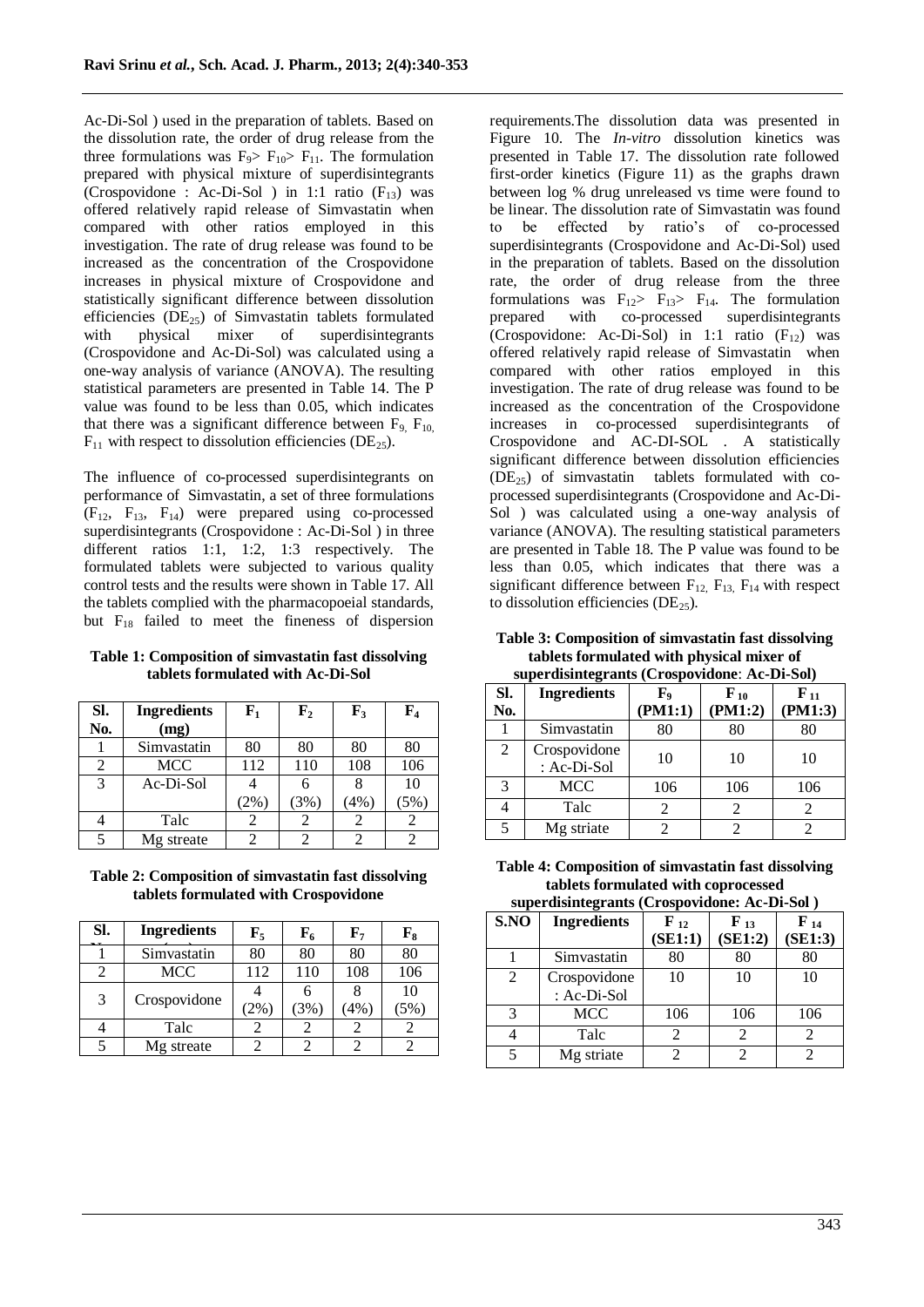| S.NO | <b>Ingredients</b>      | $F_{15}(SE 1:1)$ | $F_{16}$ (SE<br>1:1) | $F_{17}(SE 1:1)$ |
|------|-------------------------|------------------|----------------------|------------------|
|      | Simvastatin             | 80               | 80                   | 80               |
|      | Crospovidone: Ac-Di-Sol |                  | 10                   | 10               |
|      | <b>MCC</b>              | 106              |                      |                  |
|      | Mannitol                |                  | 106                  |                  |
|      | Spray dried lactose     |                  |                      | 106              |
|      | Talc                    |                  |                      |                  |
|      | Mg strearate            |                  |                      |                  |

## **Table 5: Composition of simvastatin fast dissolving tablets formulated with different diluents**

## **Table 6: Micrometric properties for formulation blends**

| <b>Formulation</b> | <b>Bulk density</b><br><b>Tapped</b> |                       | Carr's index | Hausner's | Angle of     |
|--------------------|--------------------------------------|-----------------------|--------------|-----------|--------------|
| code               | (gm/cm <sup>3</sup> )                | density               | (%)          | ratio     | repose $(°)$ |
|                    |                                      | (gm/cm <sup>3</sup> ) |              |           |              |
| $F_1$              | 0.519                                | 0.613                 | 15.49        | 1.183     | 26.9         |
| F <sub>2</sub>     | 0.52                                 | 0.614                 | 15.30        | 1.180     | 26.7         |
| $F_3$              | 0.523                                | 0.614                 | 14.82        | 1.173     | 25.8         |
| $F_4$              | 0.513                                | 0.608                 | 15.62        | 1.185     | 27.5         |
| $F_5$              | 0.523                                | 0.608                 | 13.98        | 1.162     | 25.1         |
| $F_6$              | 0.521                                | 0.61                  | 14.59        | 1.170     | 25.5         |
| $F_7$              | 0.526                                | 0.618                 | 14.88        | 1.174     | 25.7         |
| $F_8$              | 0.529                                | 0.61                  | 13.27        | 1.153     | 25.1         |
| $F_9$              | 0.511                                | 0.603                 | 15.25        | 1.180     | 27           |
| $F_{10}$           | 0.514                                | 0.611                 | 15.87        | 1.188     | 27.3         |
| $F_{11}$           | 0.512                                | 0.609                 | 15.92        | 1.189     | 27.6         |
| $F_{12}$           | 0.523                                | 0.604                 | 13.41        | 1.154     | 25.3         |
| $F_{13}$           | 0.527                                | 0.609                 | 13.46        | 1.155     | 25.5         |
| $F_{14}$           | 0.519                                | 0.601                 | 13.64        | 1.157     | 26           |
| $F_{15}$           | 0.519                                | 0.611                 | 15.05        | 1.177     | 26.7         |
| $F_{16}$           | 0.531                                | 0.608                 | 12.66        | 1.145     | 29.1         |
| $F_{17}$           | 0.521                                | 0.616                 | 15.42        | 1.182     | 25.4         |

#### **Table 7: Physical parameters of simvastatin tablets formulated with different concentrations of Ac-Di-Sol (F1, F2,**   $\mathbf{F}_3$   $\mathbf{F}_4$ )

| Sl. No.        | <b>Parameters</b>                 | $\mathbf{F}_{5}$  | $\mathbf{F}_6$   | $\mathbf{F}_{7}$ | $\mathbf{F}_8$ |
|----------------|-----------------------------------|-------------------|------------------|------------------|----------------|
| 1              | Average weight (mg)               | $198 + 0.41$      | $199 + 0.23$     | $201 + 0.17$     | $200 + 0.14$   |
|                |                                   |                   |                  |                  |                |
| 2              | Drug content (%)                  | $98.76 +$<br>0.34 | $100.3 \pm 0.13$ | $99.43 \pm 0.28$ | $98.29 + 0.32$ |
| 3              | Disintegration time<br>(min)      | $6.4 \pm 0.12$    | $4.3 \pm 0.14$   | $3.2 \pm 0.21$   | $1.8 \pm 0.17$ |
| $\overline{4}$ | Friability $(\%)$                 | $0.67 \pm 0.23$   | $0.74 + 0.21$    | $0.65 \pm 0.12$  | $0.89 + 0.11$  |
| 5              | Hardness (kg/sqcm)                | $4.5 + 0.45$      | $3 + 0.32$       | $3.5 + 0.45$     | $4.0 + 0.34$   |
| 6              | Wetting time (sec)                | $154 + 0.32$      | $123 + 0.15$     | $69 + 0.22$      | $83 + 0.13$    |
| $\overline{7}$ | Water absorption Ratio            | $61 \pm 0.43$     | $67 \pm 0.21$    | $75 \pm 0.29$    | $87 + 0.12$    |
| $\overline{8}$ | In-vitro dispersion time<br>(min) | $7 + 0.11$        | $4.7 \pm 0.21$   | $4 + 0.32$       | $2.4 + 0.26$   |
| 9              | Fineness of dispersion.           | Fail              | Fail             | Pass             | Pass           |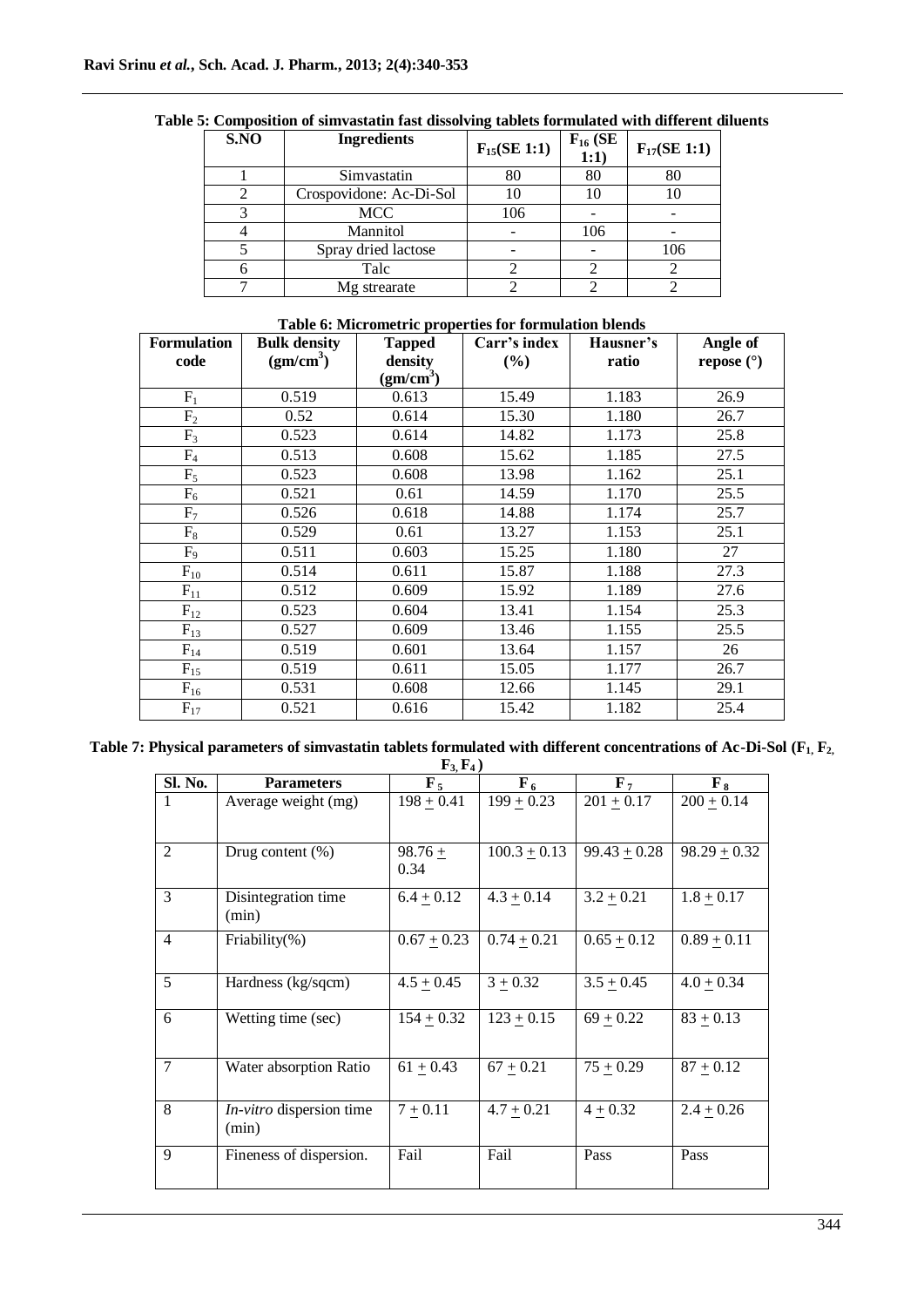| SI. | <b>Formulation</b> | $T_{50}$ | $T_{90}$ | $x - 1, -4, -5, -4$<br>$DE_{20}$ | Κ            | <b>Correlation coefficient values</b> |                       |                                |
|-----|--------------------|----------|----------|----------------------------------|--------------|---------------------------------------|-----------------------|--------------------------------|
| No. |                    | (min)    | (min)    | $(\%)$                           | $(min^{-1})$ | Zero<br>order                         | <b>First</b><br>Order | <b>Hixson-</b><br>Crowell cube |
|     |                    |          |          |                                  |              |                                       |                       | root                           |
|     | $F_5$              | 13.3     | 44       | 44                               | 0.052        | 0.84                                  | 0.96                  | 0.93                           |
| ∍   | $F_6$              | 6.1      | 20.4     | 55.6                             | 0.113        | 0.83                                  | 0.95                  | 0.94                           |
|     | $\mathrm{F}_7$     | 5.9      | 19.4     | 63.7                             | 0.118        | 0.81                                  | 0.99                  | 0.97                           |
| 4   | $\rm{F}_8$         | 3.4      | 11.3     | 70.12                            | 0.204        | 0.83                                  | 0.98                  | 0.94                           |

**Table 8:** *In-vitro* **dissolution kinetics of simvastatin tablets formulated with different concentrations of Ac-Di-Sol**   $(F_1, F_2, F_3, F_4)$ 

**Table 9: Statistical treatment for dissolution efficiency of simvastatin tablets formulated with different concentrations of Ac-Di-Sol** ( $F_1$  **to**  $F_4$ )

| <b>Trial</b> | Dissolution efficiencies $(\% )$<br>$(DE_{20})$ |             |             |       |                        | <b>ANOVA Parameters</b> |                     |
|--------------|-------------------------------------------------|-------------|-------------|-------|------------------------|-------------------------|---------------------|
|              | $\mathbf{F}_5$                                  | ${\bf F_6}$ | ${\bf F}_7$ | $F_8$ | Calculated value $(F)$ | Degree of<br>freedom    | <b>Significance</b> |
|              | 44                                              | 55.6        | 63.7        | 70.1  |                        |                         |                     |
| 2            | 45.8                                            | 54.0        | 63.1        | 69.7  | 75.38                  | 3,8                     | P<0.05              |
| 3            | 43.4                                            | 56.1        | 64.5        | 70.3  |                        |                         |                     |

**Figure 1: Comparison of dissolution efficiency of simvastatin tablets formulated with different concentrations of Ac-Di-Sol (F<sup>1</sup> to F4)**



Figure 2: In-vitro dissolution profile of simvastatin fast dissolving tablets formulated with different concentrations **of Ac-Di-Sol**  $(F_1, F_2, F_3, F_4)$ 

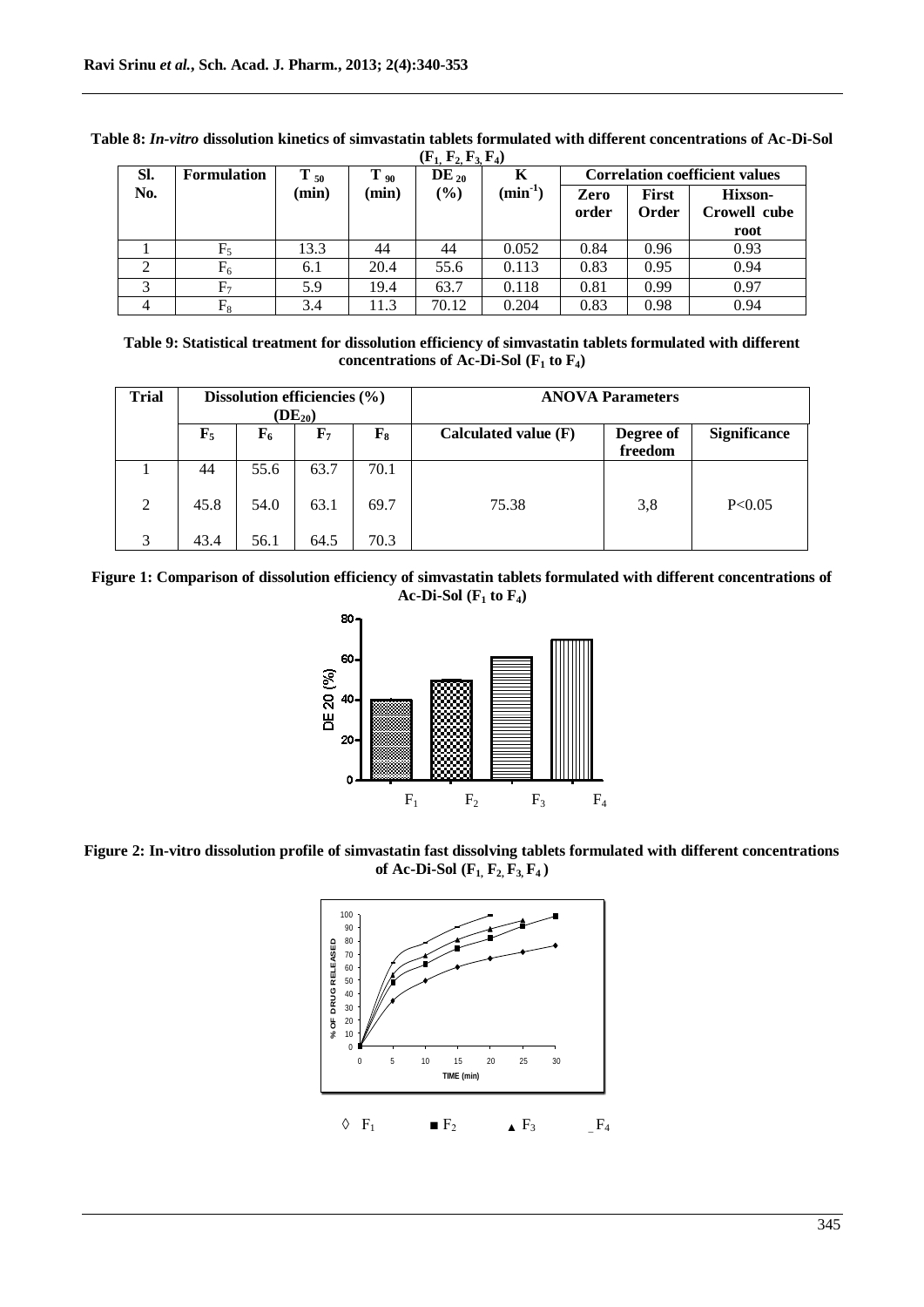



**Table 10: Physical parameters of simvastatin tablets formulated with different concentrations of Crospovidone** 

|                |                                | $(F_5, F_6, F_7, F_8)$ |                            |                  |                |
|----------------|--------------------------------|------------------------|----------------------------|------------------|----------------|
| <b>Sl. No.</b> | <b>Parameters</b>              | $\mathbf{F}_5$         | $F_6$                      | $\mathbf{F}_{7}$ | $\mathbf{F}_8$ |
|                | Average weight (mg)            | $200 + 0.22$           | $198 + 0.18$               | $201 + 0.24$     | $199 + 0.28$   |
| 2              | Drug content $(\% )$           | $98.3 + 0.39$          | $99.8 + 0.31$              | $97.9 + 0.29$    | $101.6 + 0.21$ |
| 3              | Disintegration time (min)      | $5.5 + 0.31$           | $3.7 + 0.12$               | $2.6 + 0.21$     | $1.5 + 0.19$   |
| $\overline{4}$ | Friability $(\%)$              | $0.82 + 0.21$          | $\overline{0.87} \pm 0.11$ | $0.73 + 0.13$    | $0.86 + 0.18$  |
| 5              | Hardness (kg/sqcm)             | $3.5 + 0.32$           | $3 + 0.45$                 | $4.5 + 0.38$     | $4 + 0.21$     |
| 6              | Wetting time (sec)             | $106 + 0.91$           | $84 + 0.41$                | $58 + 0.21$      | $50 + 0.53$    |
|                | Water absorption Ratio         | $53 + 0.43$            | $68 + 0.15$                | $70 + 0.27$      | $89 + 0.35$    |
| 8              | In-vitro dispersion time (min) | $6.9 + 0.12$           | $3.2 + 0.15$               | $3.4 + 0.18$     | $2.3 + 0.11$   |
| 9              | Fineness of dispersion         | Fail                   | Pass                       | Pass             | Pass           |

**Table 11: In-vitro Dissolution Kinetics of simvastatin Tablets Formulated With Different Concentrations Of Crospovidone (F5, F6, F7, F8**)

| SI. | <b>Formulation</b> | $T_{50}$ | $T_{90}$ | $DE_{15}$                    | K                   | <b>Correlation coefficient values</b> |                       |                           |
|-----|--------------------|----------|----------|------------------------------|---------------------|---------------------------------------|-----------------------|---------------------------|
| No. |                    | (min)    | min)     | $\left( \frac{9}{6} \right)$ | $(\text{min}^{-1})$ | Zero<br>order                         | <b>First</b><br>Order | Hixson-<br><b>Crowell</b> |
|     |                    |          |          |                              |                     |                                       |                       | cube root                 |
|     | $F_{9}$            | 5.7      | 19       | 59                           | 0.121               | 0.71                                  | 0.97                  | 0.93                      |
|     | $F_{10}$           | 3.5      | 11.5     | 64.6                         | 0.209               | 0.67                                  | 0.97                  | 0.92                      |
|     | $F_{11}$           | 2.4      | 7.9      | 70.3                         | 0.293               | 0.70                                  | 0.96                  | 0.94                      |
| 4   | $F_{12}$           | 2.1      |          | 73.6                         | 0.330               | 0.80                                  | 0.99                  | 0.95                      |

**Table 12: Statistical treatment for dissolution efficiency of simvastatin tablets formulated with different**  concentrations of Crospovidone ( $F_9$  to  $F_{12}$ )

| Trial               | Dissolution efficiencies $(\% )$<br>$(DE_{15})$ |              |                |            |                      | <b>ANOVA Parameters</b> |                     |
|---------------------|-------------------------------------------------|--------------|----------------|------------|----------------------|-------------------------|---------------------|
|                     | ${\bf F_9}$                                     | $F_{10}$     | ${\bf F_{11}}$ | $F_{12}$   | Calculated value (F) | Degree of<br>freedom    | <b>Significance</b> |
|                     | 59.5                                            | 64           | 70.3           | 73.6       |                      |                         |                     |
| $\overline{2}$<br>3 | 58.3<br>60.1                                    | 64.6<br>65.2 | 71<br>69.6     | 73.9<br>74 | 267.1                | 3,8                     | P<0.05              |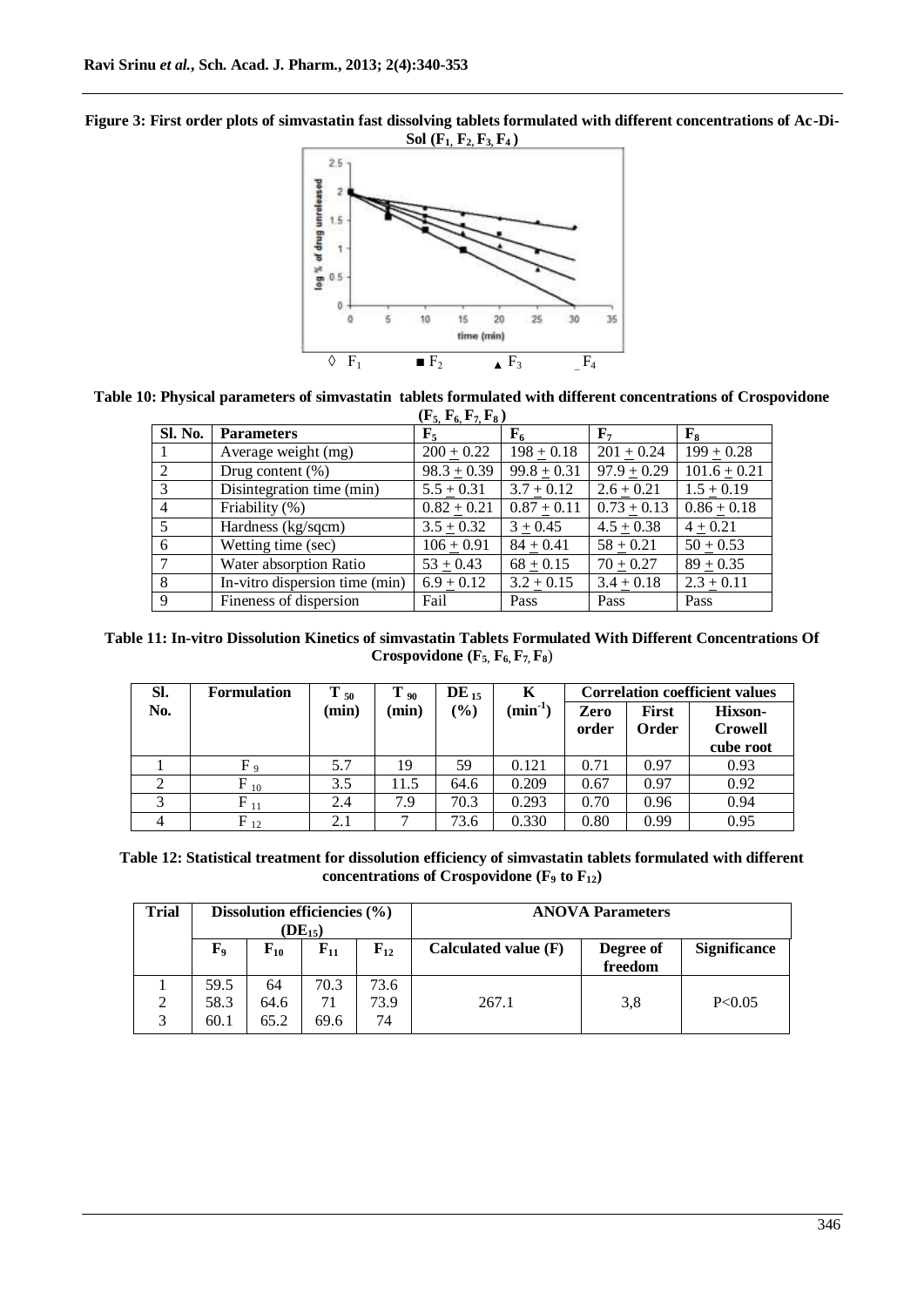**Figure 4: Comparison of dissolution efficiency of simvastatin tablets formulated with different concentrations of Crospovidone (F<sup>9</sup> to F12)**



**Figure 5: In-vitro dissolution profile of simvastatin fast dissolving tablets formulated with different concentrations**  of crosspovione  $(F_5, F_6, F_7, F_7)$ 



**Figure 6: First order plots of simvastatin fast dissolving tablets formulated with different concentrations of Crosspovione (F5, F6, F7, F8 )**



**Table 13: Physical parameters of simvastatin fast dissolving tablets formulated with physical mixture of superdisintegrants (Crospovidone and Ac-Di-Sol)**

| Sl. No.        | $\frac{1}{2}$<br><b>Parameters</b>    | ${\bf F_9}$              | $F_{10}$     | $F_{11}$     |
|----------------|---------------------------------------|--------------------------|--------------|--------------|
|                | Average weight (mg)                   | $201 + 0.17$             | $200 + 0.31$ | $201 + 0.26$ |
| $\overline{2}$ | Drug content(%)                       | $96.3 + 0.23$            | $99 + 0.16$  | $99.4 +$     |
|                |                                       |                          |              | 0.36         |
| 3              | Disintegration time (min)             | $2.7 + 0.36$             | $5 + 0.21$   | $5.4 + 0.17$ |
| $\overline{4}$ | Friability (%)                        | $\overline{0.78} + 0.27$ | $0.88 +$     | $0.79 +$     |
|                |                                       |                          | 0.31         | 0.19         |
| -5             | Hardness (kg/sqcm)                    | $3.5 + 0.26$             | $4 + 0.21$   | $3.5 + 0.38$ |
| -6             | Wetting time (sec)                    | $77 + 0.34$              | $83 + 0.45$  | $98 + 0.23$  |
|                | Water absorption Ratio                | $80 + 0.54$              | $74 + 0.42$  | $67 + 0.31$  |
| 8              | <i>In-vitro</i> dispersion time (min) | $4.3 + 0.11$             | $4.5 + 0.21$ | $5 + 0.29$   |
| 9              | Fineness of dispersion                | Pass                     | Pass         | Fail         |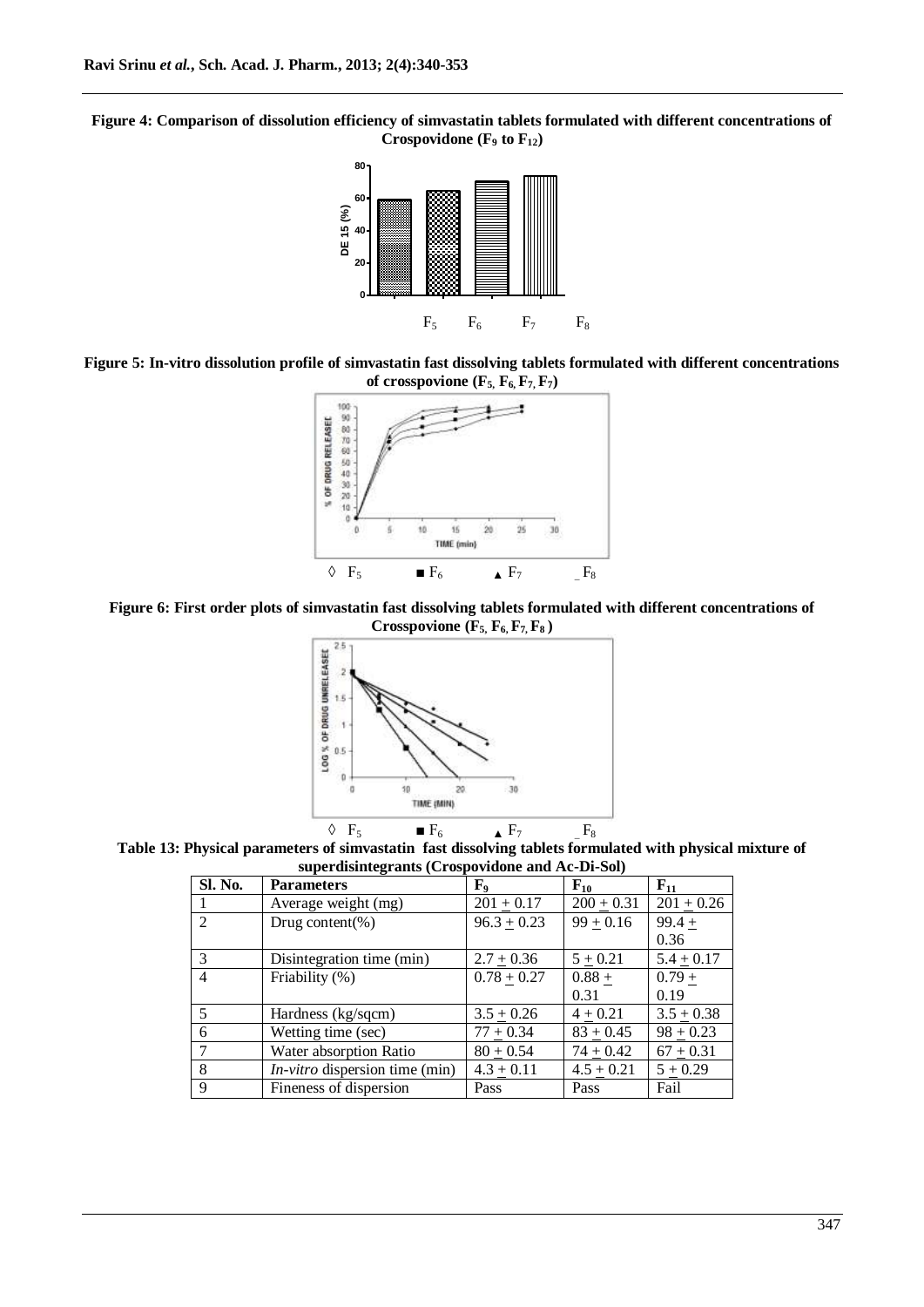| Sl. No. | <b>Formulation</b>   | 50    | $1\,90$  | $DE_{15}$ | Κ            |       |              | <b>Correlation coefficient values</b> |
|---------|----------------------|-------|----------|-----------|--------------|-------|--------------|---------------------------------------|
|         |                      | (min) | $(\min)$ | (%)       | $(min^{-1})$ | Zero  | <b>First</b> | <b>Hixson-Crowell</b>                 |
|         |                      |       |          |           |              | Order | order        | cube root                             |
|         |                      | 4.6   | 15.2     | 59        | 0.151        | 0.85  | 0.99         | 0.98                                  |
|         | F<br>$\overline{10}$ | 7.4   | 24.7     | 45.8      | 0.093        | 0.86  | 0.96         | 0.94                                  |
| ◠       | ${\rm F}_{11}$       | 15.7  | 52.1     | 30.3      | 0.044        | 0.91  | 0.98         | 0.97                                  |

## **Table 14: In-vitro dissolution kinetics of simvastatin fast dissolving tablets formulated with physical mixture of superdisintegrants (Crospovidone and Ac-Di-Sol )**

**Table 15: Statistical treatment for dissolution efficiency of simvastatin tablets formulated with physical mixture of superdisintegrants (Crospovidone and Ac-Di-Sol )**

| <b>Trial</b> |             | <b>Dissolution efficiencies</b><br>$(\%)(DE_{15})$ |          |                      | <b>ANOVA Parameters</b> |                     |
|--------------|-------------|----------------------------------------------------|----------|----------------------|-------------------------|---------------------|
|              | ${\bf F}_9$ | $F_{10}$                                           | $F_{11}$ | Calculated value (F) | Degree of<br>freedom    | <b>Significance</b> |
|              | 59          | 45.8                                               | 30.4     |                      |                         |                     |
| 2            | 58.2        | 45                                                 | 31.2     | 1182                 | 2,6                     | P<0.05              |
| 3            | 59.8        | 46.9                                               | 32       |                      |                         |                     |

**Figure 7: Comparison for dissolution efficiency of simvastatin fast dissolving tablets formulated with physical mixture of superdisintegrants (Crospovidone and Ac-Di-Sol)**



**Figure 8: In-vitro dissolution profile of simvastatin fast dissolving tablets formulated with physical mixture of superdisintegrants (Crospovidone and Ac-Di-Sol )**

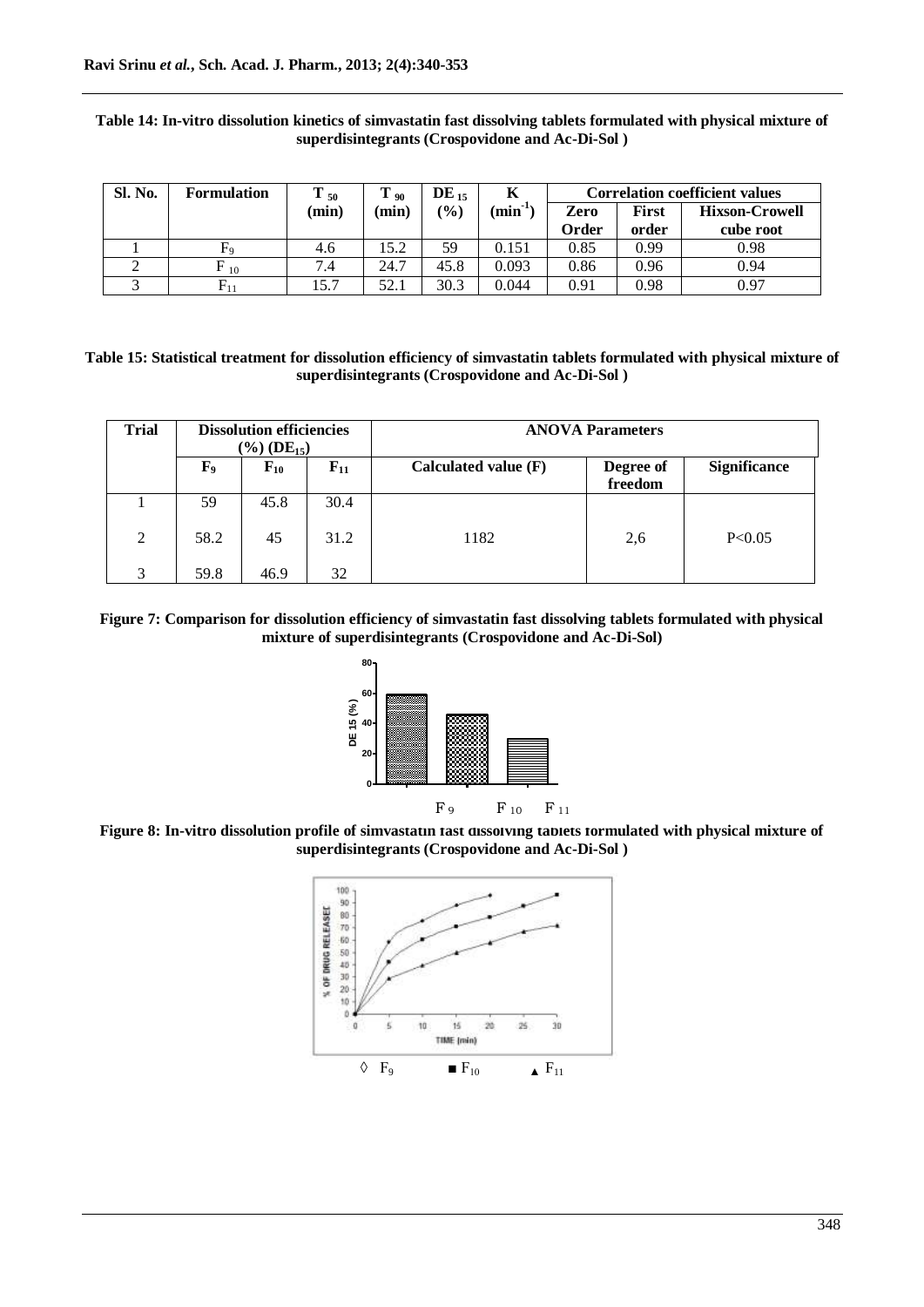



**Table 16: Physical parameters of simvastatin fast dissolving tablets formulated with co-processed superdisintegrants (Crospovidone and Ac-Di-Sol)**

| S.No.          | <b>Parameters</b>                | $F_{12}$        | $F_{13}$        | $F_{14}$        |
|----------------|----------------------------------|-----------------|-----------------|-----------------|
|                | Average weight (mg)              | $198 + 0.54$    | $198 + 0.29$    | $199 + 0.32$    |
| $\mathfrak{D}$ | Drug content(%)                  | $97.6 \pm 0.16$ | $97.9 \pm 0.23$ | $97.1 \pm 0.31$ |
| 3              | Disintegration time (min)        | $1.4 \pm 0.10$  | $2.1 \pm 0.13$  | $3 \pm 0.18$    |
| 4              | Friability(%)                    | $0.94 + 0.02$   | $0.91 + 0.08$   | $0.75 + 0.11$   |
|                | Hardness (kg/sqcm)               | $3 + 0.13$      | $3 + 0.17$      | $4 + 0.19$      |
| 6              | Wetting time (sec)               | $51 + 0.22$     | $54 + 0.19$     | $62 + 0.27$     |
|                | Water absorption ratio           | $96 + 0.32$     | $83 + 0.31$     | $78 + 0.26$     |
| 8              | $In-vitro$ dispersion time (min) | $1.7 + 0.11$    | $3.5 + 0.16$    | $2.9 + 0.13$    |
| 9              | Fineness of dispersion           | Pass            | Pass            | Pass            |

**Table 17: In-vitro dissolution kinetics of simvastatin fast dissolving tablets formulated with co-processed superdisintegrants (Crospovidone and Ac-Di-Sol )**

| <b>Sl. No.</b> | <b>Formulation</b> | $\mathbf{T}_{50}$ | $T_{90}$ | $\text{DE}_{15}$ | K                   | <b>Correlation coefficient values</b> |              |                       |
|----------------|--------------------|-------------------|----------|------------------|---------------------|---------------------------------------|--------------|-----------------------|
|                |                    | (min)             | min)     | (%)              | $(\text{min}^{-1})$ | Zero                                  | <b>First</b> | <b>Hixson-Crowell</b> |
|                |                    |                   |          |                  |                     | order                                 | order        | cube root             |
|                | $F_{12}$           | 2.1               | 7.1      | 74.9             | 0.324               | 0.79                                  | 0.99         | 0.96                  |
|                | $\mathrm{F}_{13}$  |                   | 20.1     | 53.3             | 0.114               | 0.81                                  | 0.95         | 0.95                  |
|                | $\mathrm{F}_{14}$  |                   | 43       | 38.3             | 0.053               | 0.82                                  | 0.95         | 0.92                  |

**Table 18: Statistical treatment for dissolution efficiency of simvastatin tablets formulated with co-processed superdisintegrants (Crospovidone and Ac-Di-Sol )**

| <b>Trial</b> |          | $(DE_{15})$ | Dissolution efficiencies $(\% )$ |                      | <b>ANOVA Parameters</b> |                     |
|--------------|----------|-------------|----------------------------------|----------------------|-------------------------|---------------------|
|              | $F_{12}$ | $F_{13}$    | $F_{14}$                         | Calculated value (F) | Degree of<br>freedom    | <b>Significance</b> |
|              | 74.9     | 53.2        | 38.3                             |                      |                         |                     |
| 2            | 74       | 53          | 38.5                             | 3241                 | 2,6                     | P < 0.05            |
| 3            | 75.8     | 54.1        | 38.1                             |                      |                         |                     |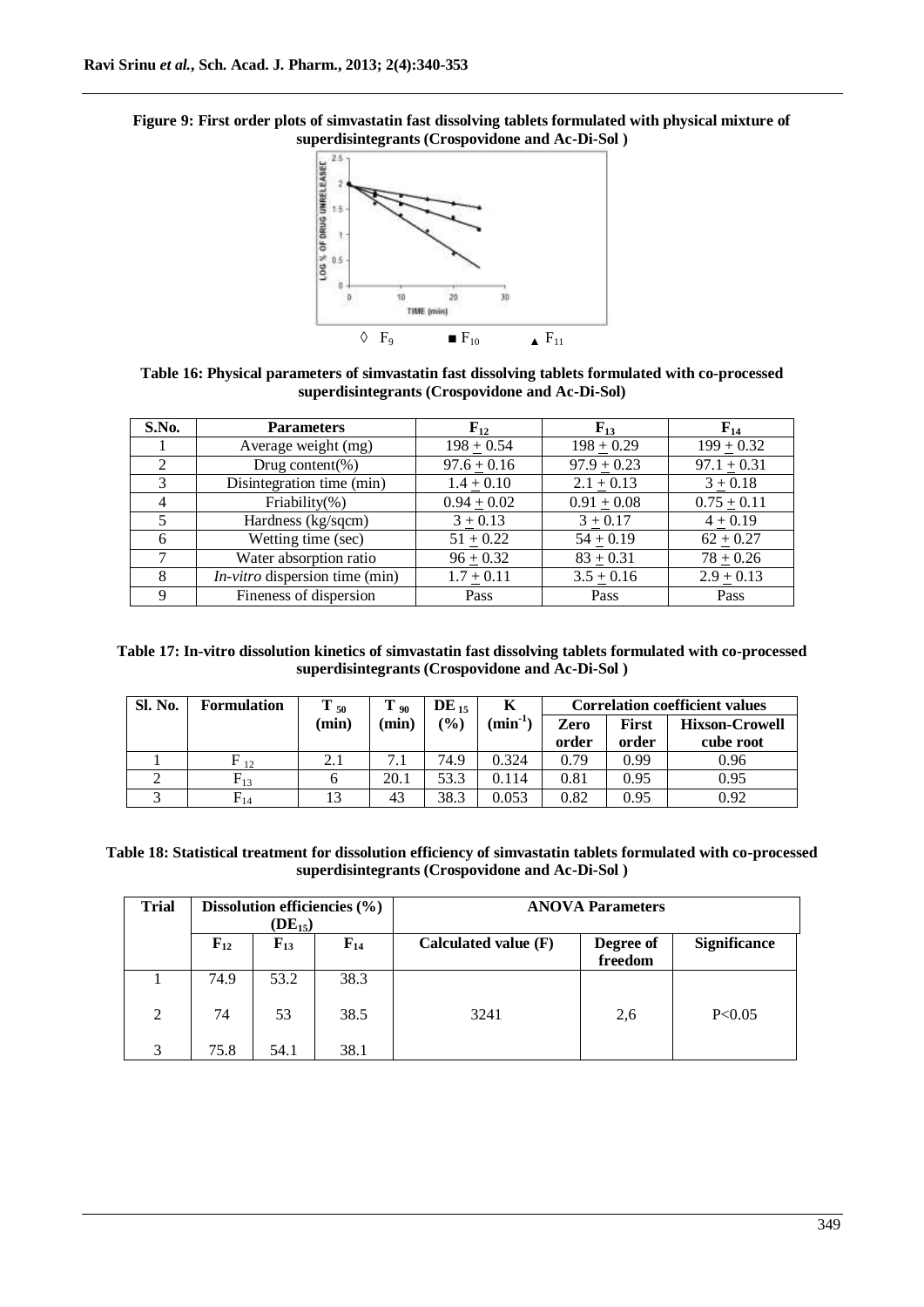**Figure 10: Comparison for dissolution efficiency of simvastatin fast dissolving tablets formulated with coprocessed superdisintegrants (Crospovidone and Ac-Di-Sol )**



**Figure 11: In-vitro dissolution profiles of simvastatin fast dissolving tablets formulated with co-processed superdisintegrants (Crospovidone and AC-DI-SOL )**



**Figure 12: First order plots of simvastatin fast dissolving tablets formulated with co-processed superdisintegrants (Crospovidone and Ac-Di-Sol )**



**Figure 13: Comparative dissolution profiles of simvastatin fast dissolving tablets formulated with physical mixture of Crospovidone and Ac-Di-Sol (1:1) & co-processed Crospovidone and Ac-Di-Sol (1:1)**

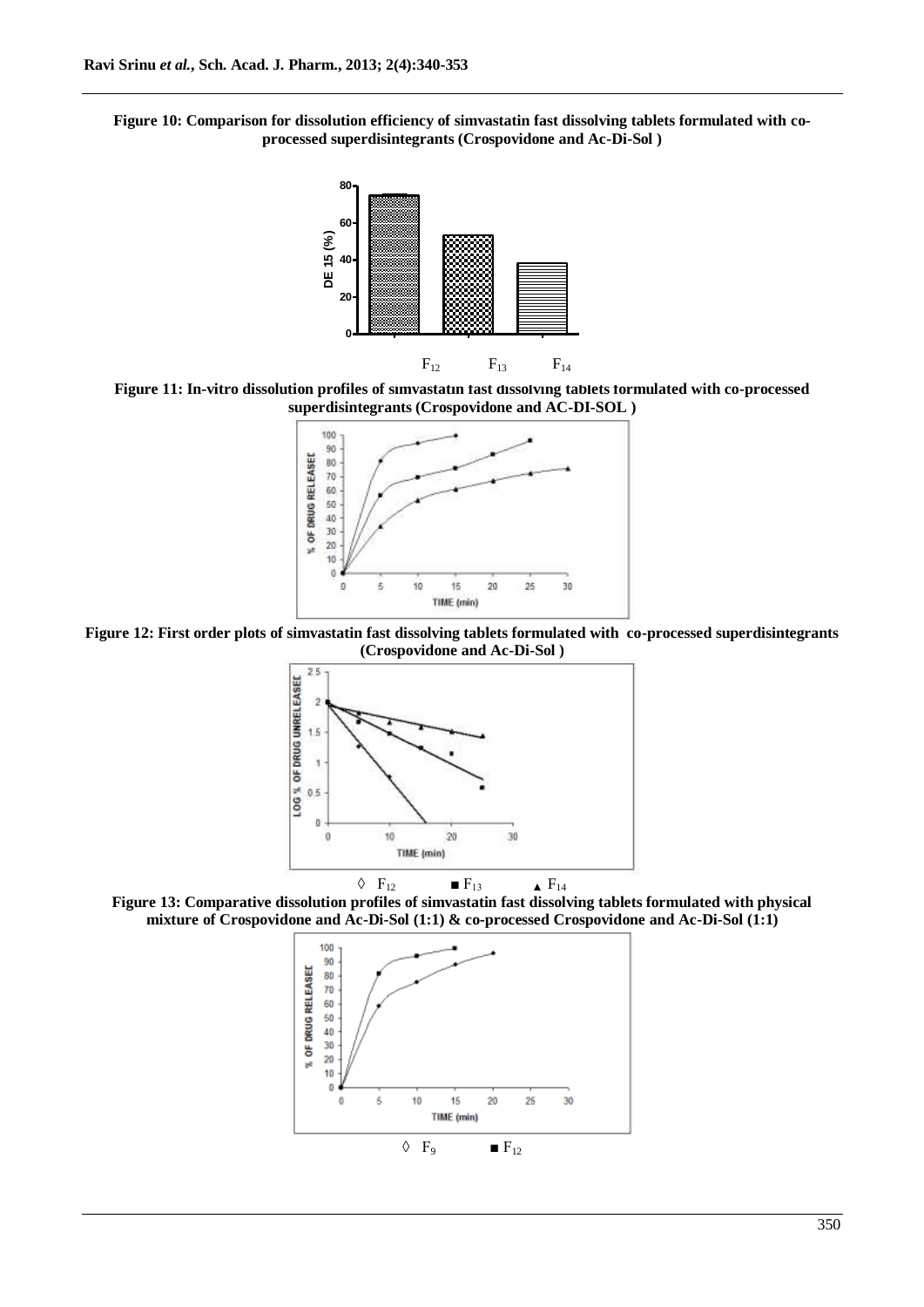| Table 19: Statistical treatment for dissolution efficiency of simvastatin tablets formulated with physical mixture of |  |
|-----------------------------------------------------------------------------------------------------------------------|--|
| Crospovidone and Ac-Di-Sol $(1:1)$ & co-processed Crospovidone and Ac-Di-Sol $(1:1)$                                  |  |

| <b>Trial</b> |             | $DE_{15}$ % |                         | t table              |                     |
|--------------|-------------|-------------|-------------------------|----------------------|---------------------|
|              | ${\bf F}_9$ | $F_{12}$    | Calculated 't'<br>value | Degree of<br>freedom | <b>Significance</b> |
|              | 59          | 74.9        |                         |                      |                     |
| 2            | 58.2        | 74          | 21.76                   | 4                    | P<0.05              |
| 3            | 59.8        | 75.8        |                         |                      |                     |

**Figure 14: Comparison of dissolution efficiency of simvastatin tablets formulated with physical mixture of Crospovidone and Ac-Di-Sol (1:1) & co-processed Crospovidone and Ac-Di-Sol (1:1)**



 $F_9$   $F_{12}$ 

|  |  |  | Table 19: Physical parameters of simvastatun tablets formulated with different diluents ( $F_{15}$ , $F_{16}$ , $F_{17}$ ) |  |  |  |  |
|--|--|--|----------------------------------------------------------------------------------------------------------------------------|--|--|--|--|
|--|--|--|----------------------------------------------------------------------------------------------------------------------------|--|--|--|--|

| S.No. | <b>Parameters</b>              | ${\bf F_{15}}$ | $\mathbf{F_{16}}$ | ${\bf F_{17}}$ |
|-------|--------------------------------|----------------|-------------------|----------------|
|       | Average weight (mg)            | $198 + 0.54$   | $199+0.19$        | $202+0.16$     |
|       | Drug content(%)                | $97.6 + 0.16$  | $99 + 0.31$       | $98.5 + 0.42$  |
|       | Disintegration time (min)      | $1.4 + 0.10$   | $2.4 + 0.19$      | $1.2 + 0.23$   |
| 4     | Friability $(\%)$              | $0.94 + 0.02$  | $0.6 + 0.08$      | $0.78 + 0.12$  |
|       | Hardness (kg/sqcm)             | $3 + 0.13$     | $3.5 + 0.15$      | $4+0.11$       |
| 6     | Wetting time (sec)             | $51 + 0.22$    | $76 + 0.32$       | $50+0.31$      |
|       | Water absorption ratio         | $96 + 0.32$    | $85 + 0.22$       | $97 + 0.41$    |
| 8     | In-vitro dispersion time (min) | $1.7 + 0.11$   | $4 + 0.18$        | $1.3 + 0.21$   |
|       | Fineness of dispersion         | Pass           | Fail              | Pass           |

| Table 21: <i>In-vitro</i> dissolution kinetics of simvastatin tablets formulated with different diluents ( $F_{15}$ , $F_{16}$ , $F_{17}$ ) |  |
|---------------------------------------------------------------------------------------------------------------------------------------------|--|
|---------------------------------------------------------------------------------------------------------------------------------------------|--|

| S.No. | <b>Formulation</b> | $T_{50}$ | $\mathbf{r}$<br>- 90 | $DE_{12}$ | N            |               |                | <b>Correlation coefficient values</b> |
|-------|--------------------|----------|----------------------|-----------|--------------|---------------|----------------|---------------------------------------|
|       |                    | (min)    | (min)                | (%)       | $(min^{-1})$ | Zero<br>Order | First<br>Order | <b>Hixson-Crowell</b><br>cube root    |
|       | $F_{15}$           | 3.2      | 10.5                 | 64.8      | 0.219        | 0.80          | 0.98           | 0.96                                  |
|       | $F_{16}$           | 4.5      |                      | 56.2      | 0.153        | 0.86          | 0.99           | 0.97                                  |
|       | $F_{17}$           | 2.1      | 6.9                  | 70        | 0.334        | 0.85          | 0.97           | 0.94                                  |

**Table 22: Statistical treatment for dissolution efficiency of simvastatin tablets formulated with different diluents.**   $(F_{15}, F_{16} \text{ and } F_{17})$ 

| Trial         | Dissolution efficiencies $(\% )$<br>$(D.E_{12})$ |                   |                | <b>ANOVA Parameters</b> |                      |                     |
|---------------|--------------------------------------------------|-------------------|----------------|-------------------------|----------------------|---------------------|
|               | $\mathbf{F}_{15}$                                | $\mathbf{F_{16}}$ | ${\bf F_{17}}$ | Calculated value $(F)$  | Degree of<br>freedom | <b>Significance</b> |
|               | 64.8                                             | 56.4              | 70.1           |                         |                      |                     |
| $\mathcal{D}$ | 64.3                                             | 56.8              | 72.2           | 93.41                   | 2,6                  | P<0.05              |
| $\mathbf{z}$  | 65.2                                             | 57.2              | 69.6           |                         |                      |                     |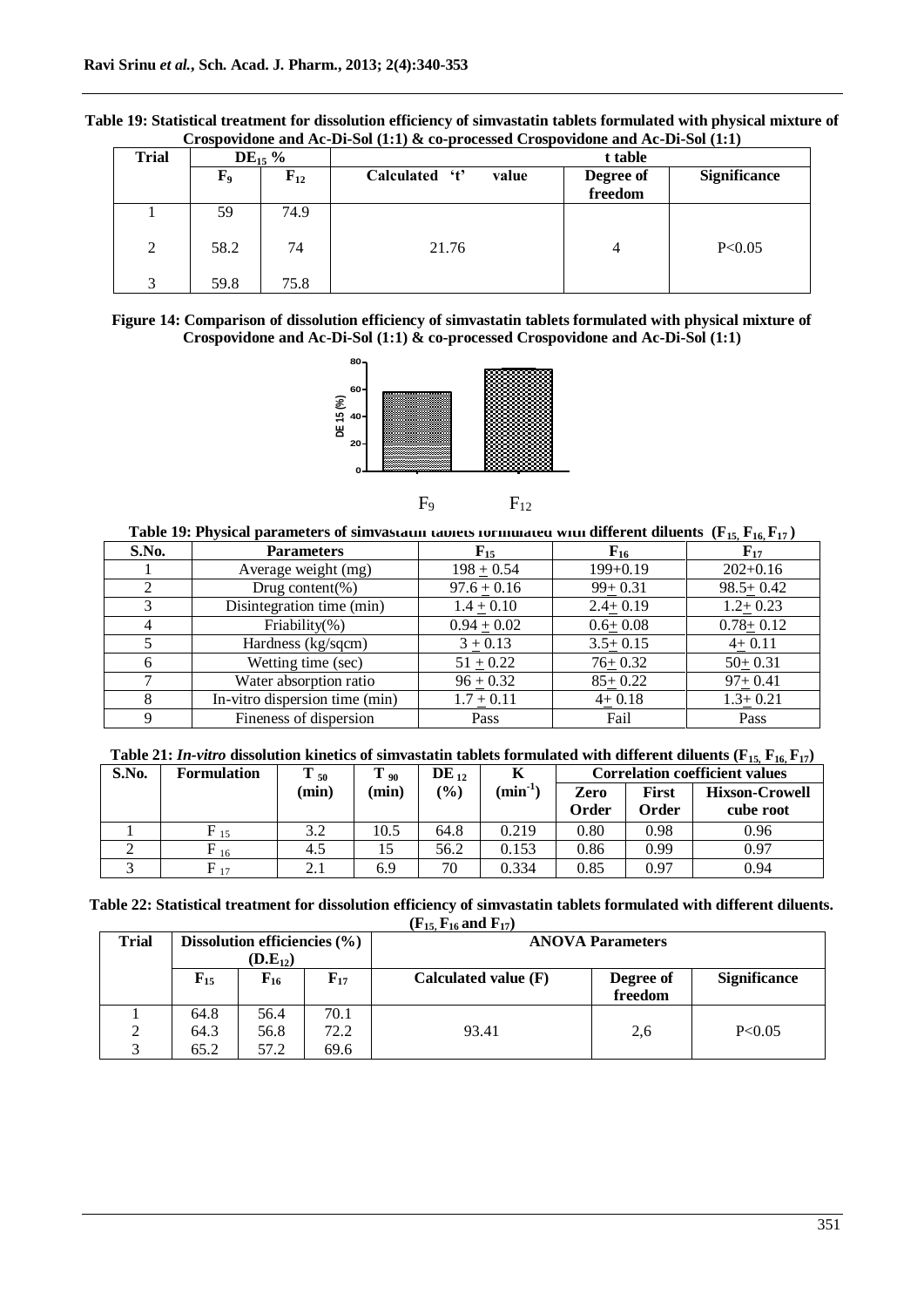**Figure 15: Comparison for dissolution efficiency of simvastatin tablets formulated with different diluents (F15, F<sup>16</sup> and F17)**



**Figure 16: In-vitro dissolution profile of simvastatin tablets formulated with different diluents (F15, F16, F17)** F<sup>17</sup>



**Figure 17: First order plots of simvastatin tablets formulated with different diluents (** $\mathbf{F}_{15}$ **,**  $\mathbf{F}_{16}$ **,**  $\mathbf{F}_{17}$ **)** 



#### **CONCLUSION**

To study the influence of pharmaceutical excipients on performance of Simvastatin, several diluents, superdisintegrants and combination of superdisintegrants at different concentrations were used to prepare acceptable Simvastatin fast dissolving<br>tablets. Simvastatin showed  $P<sup>H</sup>$  denendent tablets. Simvastatin showed dependent solubility,influenced by the particle size of pure drug, can be improved by reducing the particle size.The dissolution rate was found to be influenced by nature of combination and ratio of superdisintegrants, diluents employed(Crospovidone and Ac-Di-Sol ) and type of combination of superdisintegrants (physical mixing vs co-processing) employed.

## **REFERENCES**

- 1. Bandari S, Mittapalli RK, Gannu R, Rao YM; Orodispersible tablets: An over view. Asian J Pharm, 2008; 2(1): 1-5.
- 2. van Schaick EA, Lechat P, Remmerie BM, Ko G, Lasseter KC, Mannaert E; Pharmacokinetic Comparison of Fast-Disintegrating and Conventional Tablet Formulations of Risperidone in Healthy Volunteers: Clin Therap; 25(6): 2003.1687-1699.
- 3. Bogner RH ,Wilkosz MF; Fast Dissolving Tablets – New Dosage Convenience for Patients, US Pharm, 2002; 27: 34-43.
- 4. Habib W, Khankari R, Hontz J; Fast Dissolve Drug Delivery Systems: Crit Rev Ther Car Sys.,2000;17: 61-64.
- 5. Sastry SV, Nyshadham JR and Fix JA; Recent Technological Advances in Oral Drug